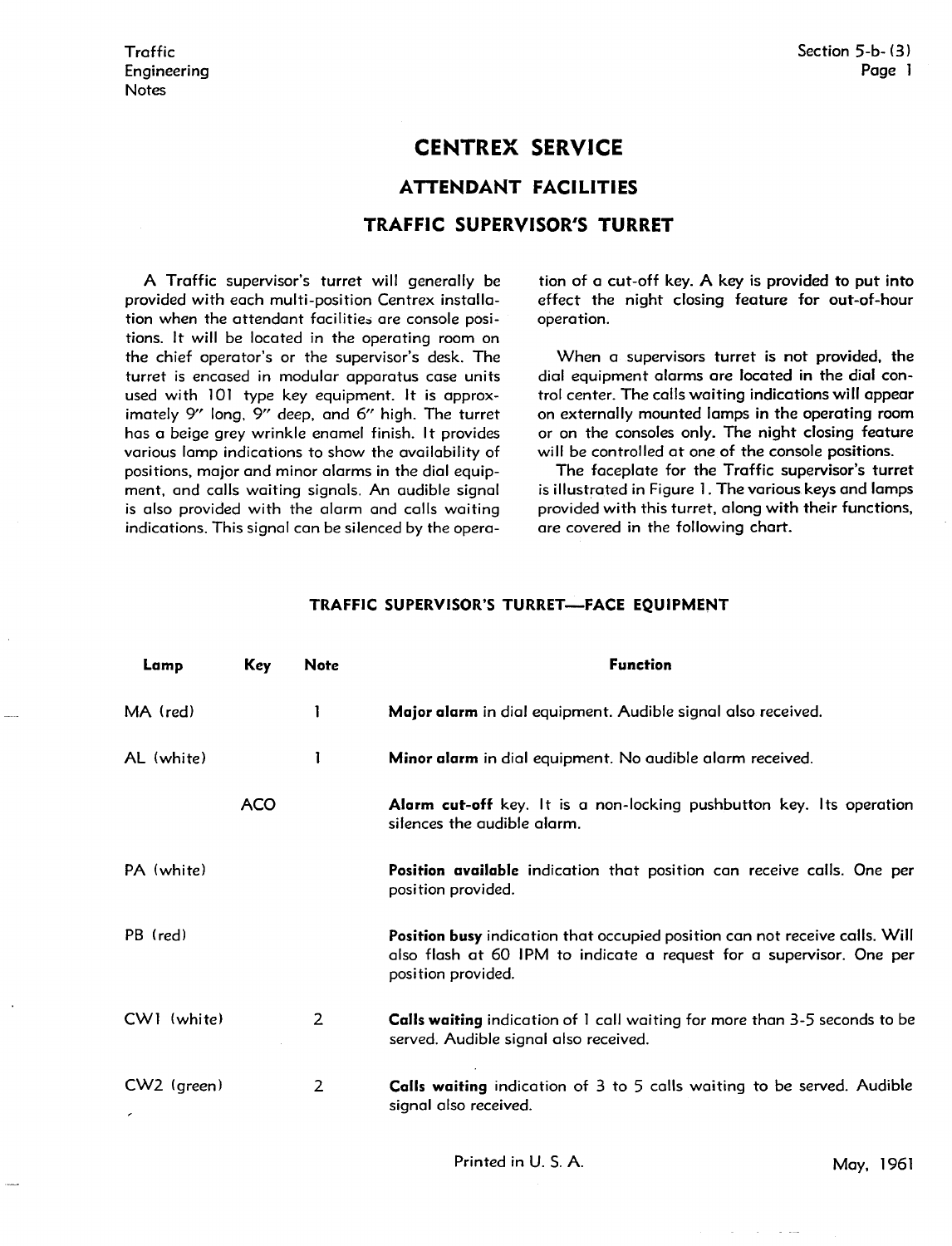Sec.  $5-b-(3)$ Page 2

~oy} 1961

#### TRAFFIC SUPERVISOR'S TURRET-FACE EQUIPMENT (Cont'd.)

| Lamp        | Key       | Note | <b>Function</b><br>$\bullet$                                                                                                           |
|-------------|-----------|------|----------------------------------------------------------------------------------------------------------------------------------------|
| $CW3$ (red) |           |      | <b>Calls waiting</b> indication of 6 or more calls waiting to be served. Audible<br>signal also received.                              |
|             | <b>NC</b> | 3    | Night closing key. It is a turn key and, when operated, will put into effect<br>the night closing feature.                             |
| NC (white)  |           |      | <b>Night closing</b> lamp. This lamp lights when night closing key is operated<br>and remains lit until the key is restored to normal. |

Note 1—These signals will be provided with step-by-step Centrex installations only.

- Note 2—The CW lamp on the console will be lighted steadily when these lamps are lighted. When the turret or externally mounted lamps are not provided, the calls waiting indications will appear at the console positions. The CW lamp will be steady for l call waiting longer than 3-5 seconds, flashing at 30 IPM for 3 or more calls waiting.
- Note 3-This will be a non-locking pushbutton key when used with the 622A console. Operate to put night closing into effect, re-operate to restore to normal.